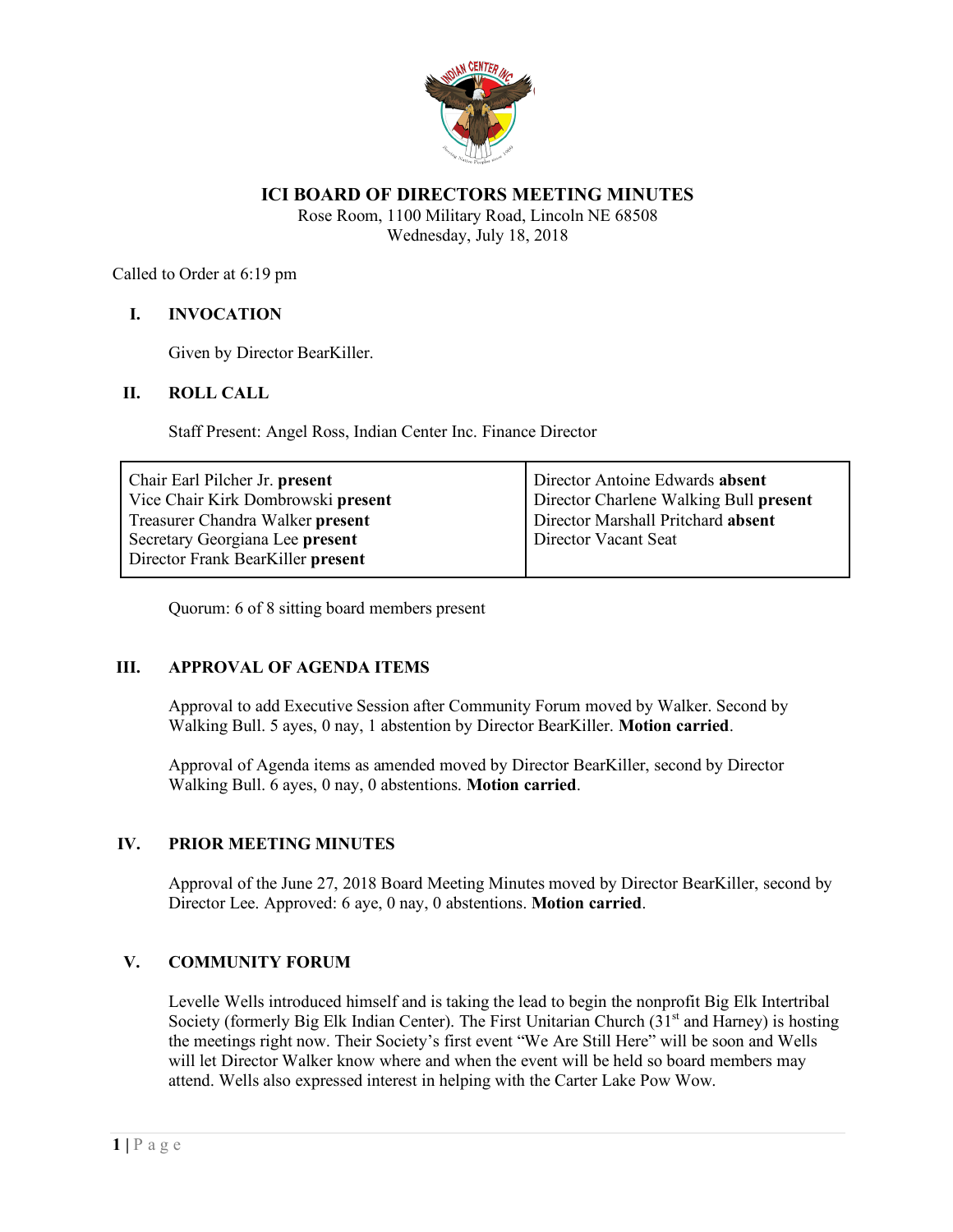

Orville Poor Bear introduced himself and expressed his desire to get back to working at Indian Center Inc. He has a history working with social service and workforce and Indian Center Inc. is a special place for him.

# **VI. PROGRAM REPORTS**

## **A. Commodities Supplemental Foods Program (CSFP) –**

Ross gave a report on behalf of Sara Zimmer, CSFP Director, and discussed the problems that the Center is having with the truck lift not working, the engaged check engine light, and the monthly maintenance occurring from kitchen use. The Board of Director had the following recommendations:

# RECOMMENDATIONS:

- Have the truck inspected by three (3) different shops and obtain quotes to discuss possible solutions going forward.
- Add a non-refundable \$20 maintenance fee to assist with the cost of monthly kitchen drain cleaning.

## **B. Workforce Innovation Opportunity Act (WIOA) –**

## RECOMMENDATIONS:

- Look at successful data to help appeal to grant funding.
- Strongly consider using marketing efforts in addition to social media. For example, include a calendar that shows upcoming events, training, job opportunities, etc. for visitors entering Indian Center Inc.
- Request that staff members present their board reports in-person at future Board of Director meetings so that the board can meet the staff who are working so hard and answer any questions that the board may or may not have about their program reports.

#### **C. Linking for Good Health**

#### **D. Native Connections for Life**

The board discussed the concern addressed in the program report regarding possible asbestos in one of the rooms used for smudging and the talking circle by the program.

#### RECOMMENDATIONS:

• The Executive Director immediately reach out to a specialist and have the room and the entire building looked at for possible asbestos. The board of directors' request that the Executive Director report back to the entire board with an update